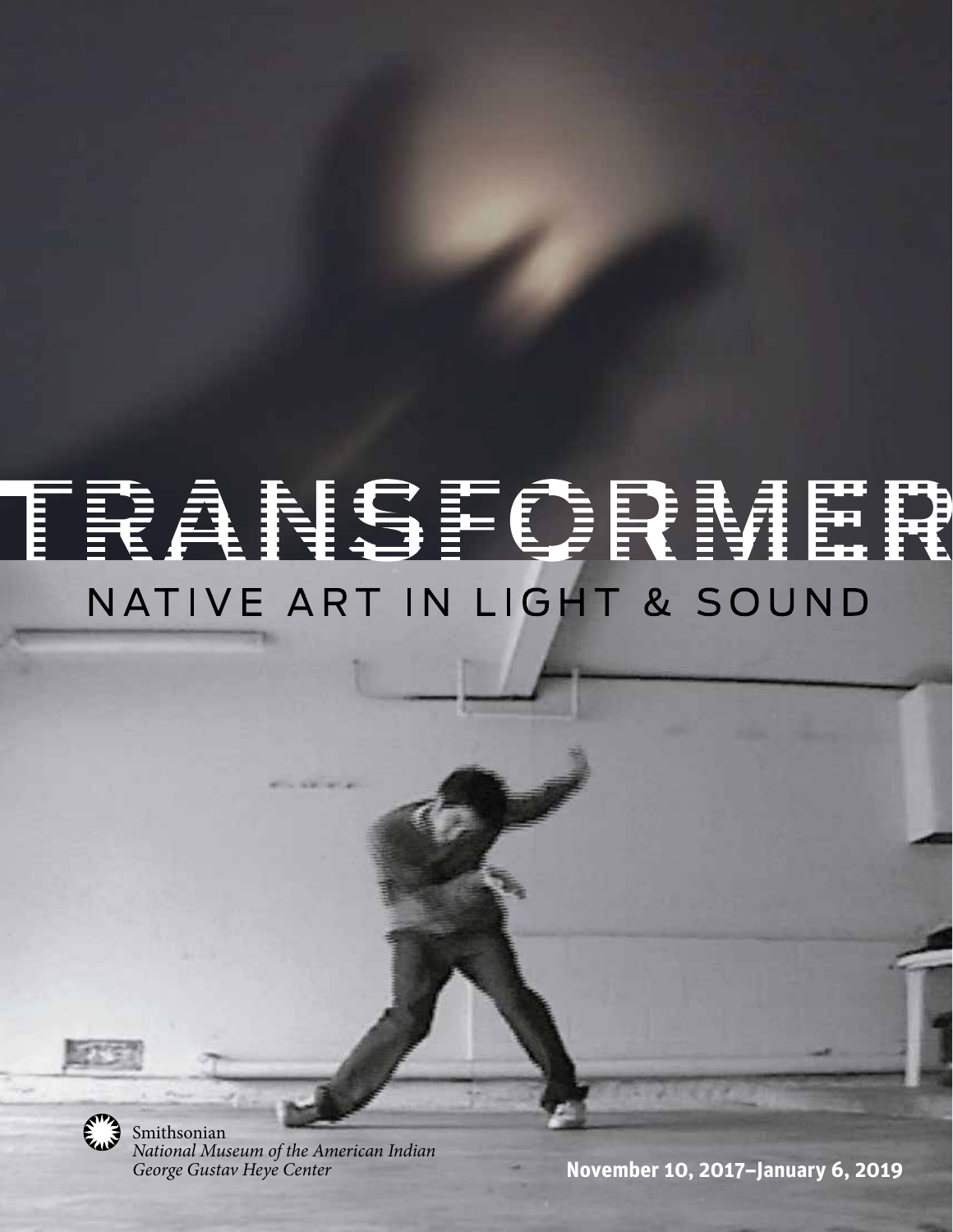## Art



**MARCELLA ERNEST (OJIBWE) AND KELI MASHBURN (OSAGE)**  *GA.NI.THA, 2013 (VIDEO STILL). TWO-CHANNEL VIDEO WITH AUDIO (4:55 MIN.). COURTESY OF THE ARTISTS.*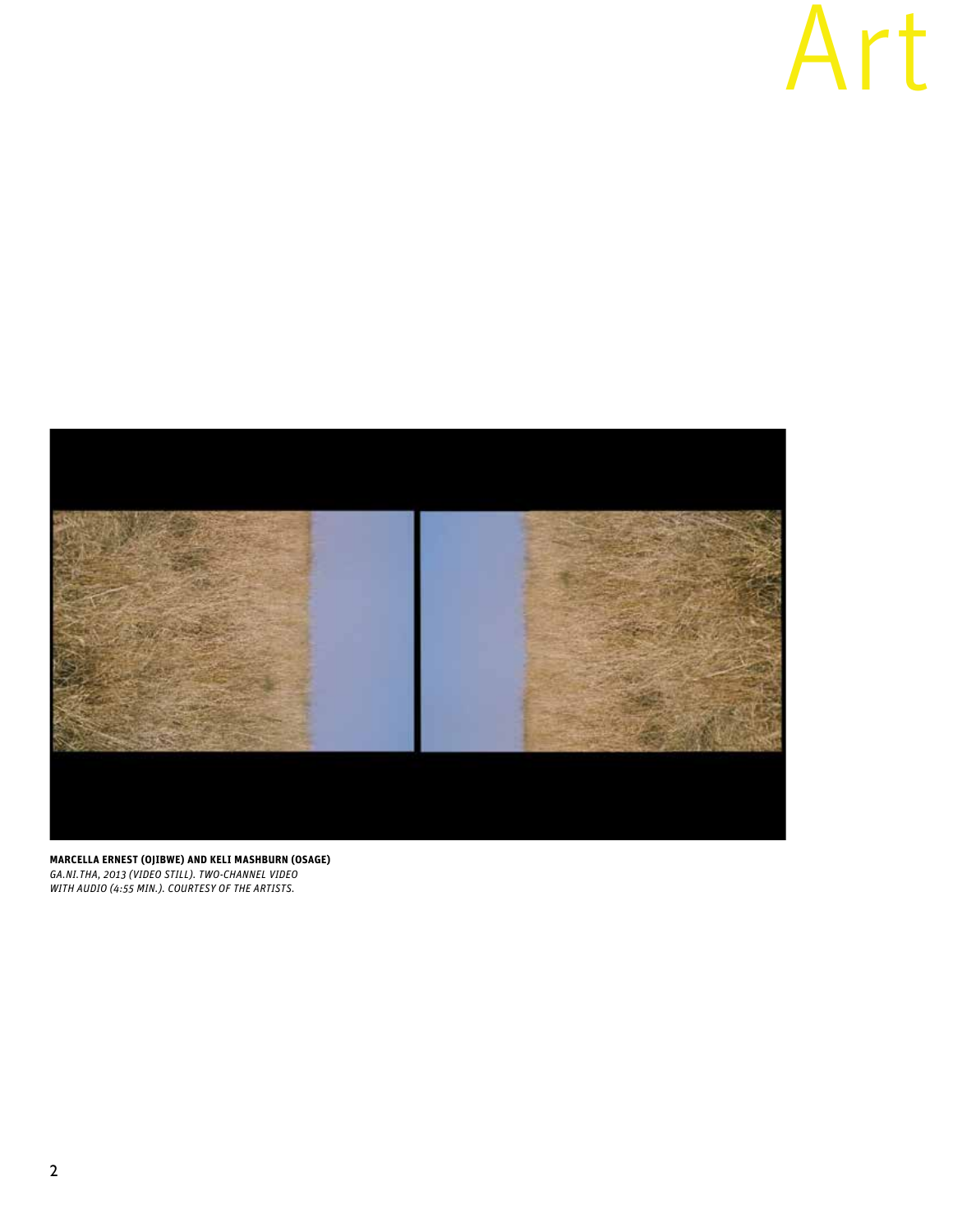# <span id="page-2-0"></span>Art that Moves

### KATHLEEN ASH-MILBY

### art transforms, translates, transgresses,

transfixes, and transcends. Most importantly, art moves. It moves our ideas and our ways of seeing as it moves from one way of being to another. Tradition likewise moves as it transmits beliefs and customs across time. The term "traditional art" has often been applied to Native art that is strongly and recognizably related to material cultural practices established in the nineteenth century or earlier. This limiting interpretation does not recognize that tradition, by its very definition, is not static but is in a constant state of motion. Art in motion is not settled, static, or safe. Too much change or motion can also be considered threatening or destabilizing. Is this why contemporary Native art that does not predictably hew to historical constructs is often rejected as inauthentic or viewed as a threat? Without the dynamic force of change and transformation, there is no growth in nature or culture.

Native people view the concepts of tradition and transformation as being inextricably intertwined, as manifested in the work of the artists featured in *Transformer: Native Art in Light and Sound.* Native cultures have always been in motion, not frozen in amber as romantic depictions in popular culture would have you believe. Therefore, a twenty-first-century

exhibition featuring Native American artists whose work is activated by technology should not be jarring or unexpected. On the contrary, these artists boldly demonstrate the continuity of Indigenous cultures and creativity in the digital age.

In nature, motion is inextricable from life. Complete stasis often leads to decline; from a biological perspective, you are either growing or you are dying. In *Ga.ni.tha* (2013), a two-channel video work by filmmaker Marcella Ernest and photographer Keli Mashburn, the artists explore the idea of chaos and disorder as a source of power and purpose. As Mashburn states, "Osages recognize fire as a precious life-giving tool/ gift, and at the same time appreciate it as one of the most destructive forces in nature."[1](#page-6-0) This duality became the inspiration for this work: closely cropped images of clouds and the grasslands of Oklahoma flash and appear in configurations and orientations that transform them from conventional landscapes to beautiful, disorienting patterns, while the soundscape alternates between ethereal chimes and the voice of an elder expressing thanks and gratitude. Forced to abandon notions of traditional Western landscape, the viewer experiences the title's meaning (the Osage term for chaos and disorder). But *Ga.ni.tha* is not just about nature; it explores a holistic understanding of the universe that also encompasses culture. As the images cycle through a process of renewal from wildfire-scorched grassland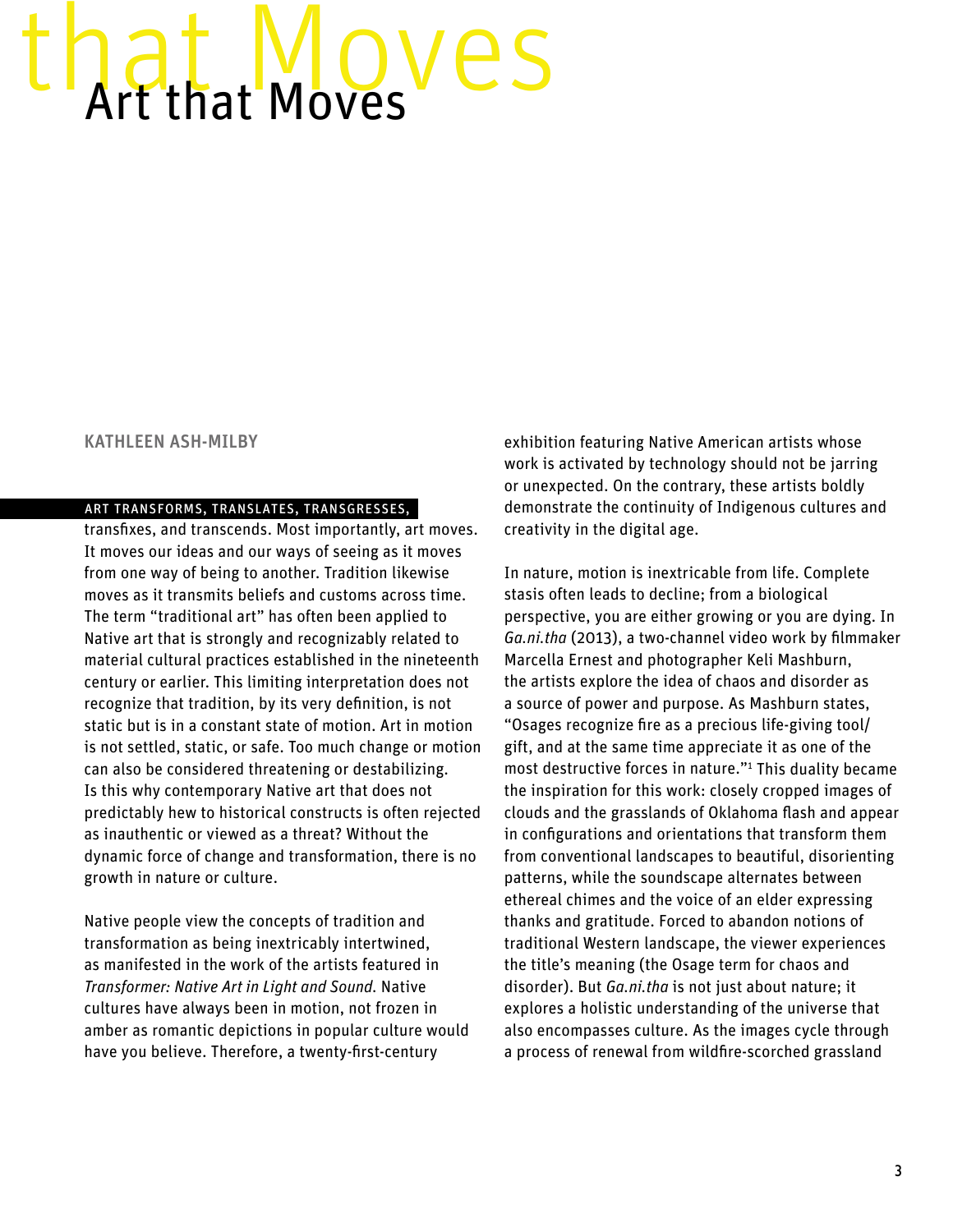# <span id="page-3-0"></span>Saa

to fresh green waves of springtime growth, there are periodic clips of dancers and an Osage bride working on a finger-woven sash to gift to her new husband's family. It is about the metaphysical, "the microcosm of the universe created through ritual motions and the transfer of knowledge.["2](#page-6-0) Understanding the nuances of Osage cosmology is not a prerequisite for a physical and emotional response.

Motion is a key component to many of the works in the exhibition. Marianne Nicolson's sculptural installation, *The Harbinger of Catastrophe* (2017), creates an immersive and hypnotic experience through the use of light, which ebbs and flows up and down the gallery walls, projected from her glass sculptural work. Jon Corbett's video work, *Four Generations* (2015), is in constant motion as it builds "beaded" images with computer-generated pixels. The work was created through a computer program that translates photographs of his family and community members into portraits built one "bead" or pixel at a time in a slow spiral.

The movement in Raven Chacon's *Still Life, #3* (2015) is more subtle. A multi-sensory exploration of belief and the understanding of the Diné creation story, this installation is rooted in our inception within a misty, undefined place followed by a journey through four distinct worlds, each defined by light and color. Retold for generations through the spoken word (although numerous anthropologists have tried to capture it in writing), the story is, at its core, one of continual movement by our Diné ancestors from one world to another. The concept of movement and story possessing a physical presence is embodied in Chacon's use of sound. Using a row of analog speakers, he projects a female voice that recites excerpts of the Diné creation story in the Diné language. The voice moves palpably, traveling up and over the line of suspended speakers. Excerpts of the story, which alternate between Diné and English, are printed on translucent text panels positioned so the words appear to float through time and over the gallery walls. This visual effect is enhanced by the glowing light in the gallery, which slowly shifts through the four sacred colors—from white (dawn) to blue (midday) to yellow (dusk) to black/red (night) casting shadows of the text onto the wall.

Storytelling is an essential component of tradition. It not only moves but changes with the teller and over time, though the essence of the story remains. This idea, that "stories are continually changing, yet they remain the same"—both a truism and paradox, as stated by curator Candice Hopkins—can be extended to the expression of storytelling within all types of technologically based art forms.[3](#page-6-0) In *Raven Brings the Light* (2011) by Stephen Foster, the story of the trickster figure Raven, prominent in the origin stories of the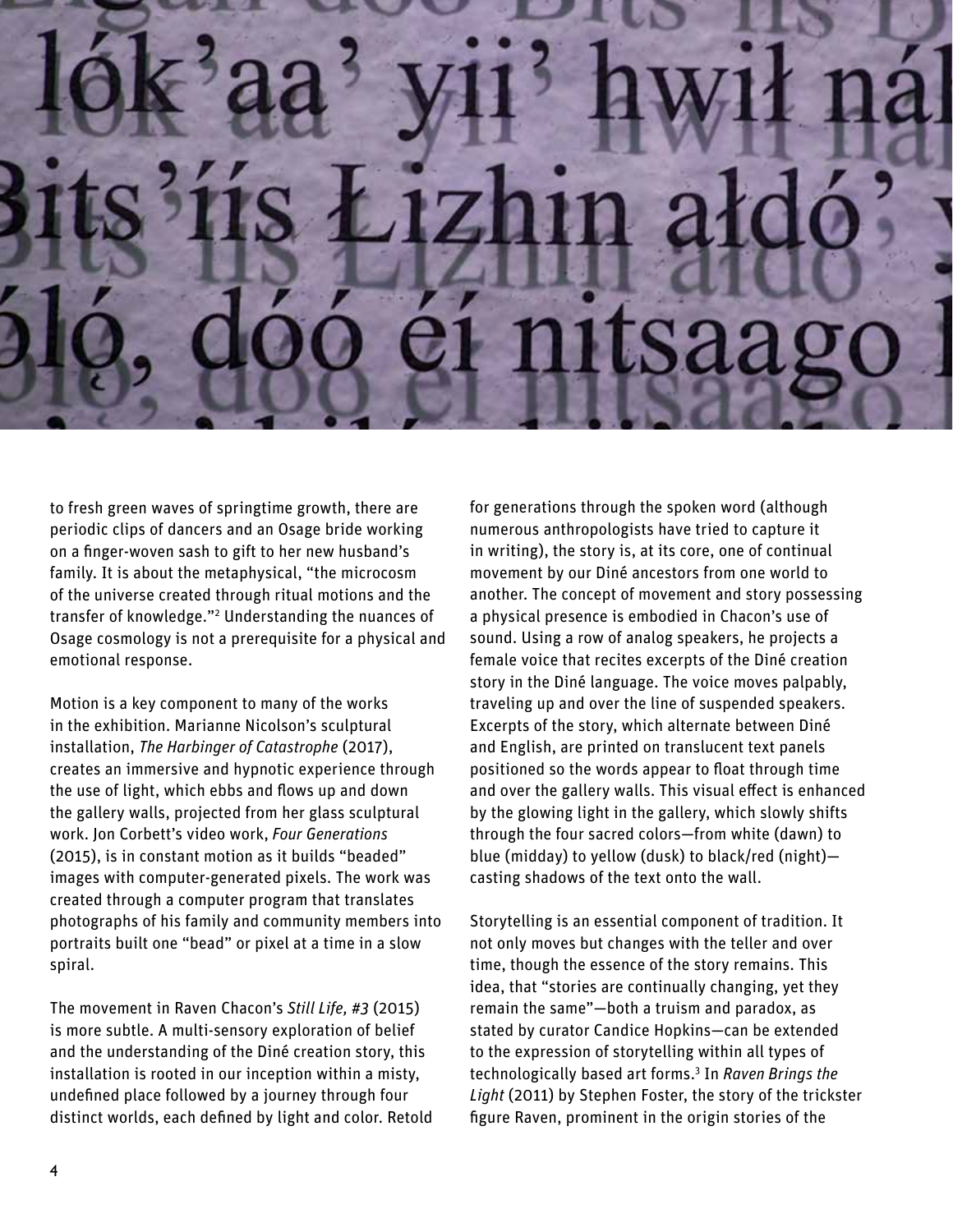### <span id="page-4-0"></span> **RAVEN CHACON (DINÉ)**

*STILL LIFE, #3,* 2015 (DETAIL). SOUND AND LIGHT INSTALLATION WITH TEXT. VOICE AND TRANSLATION BY MELVATHA CHEE. COLLECTION OF THE ARTIST.

### **STEPHEN FOSTER (HAIDA/EUROPEAN)**

*RAVEN BRINGS THE LIGHT,* 2011 (INSTALLATION DETAIL). MULTIMEDIA INSTALLATION WITH VIDEO AND SOUND (3:30 MIN.). COLLECTION OF THE ARTIST.



Haida and other nations in the Pacific Northwest, is told not with words but through shadow puppets cast on the walls of a two-person tent. In the story, the sun was hidden within a bentwood box until stolen by Raven and flung into the sky, bringing daylight to the people who had been living in darkness. As a witness to this narrative, you see the flashlight representing the sun and hear the subtle cawing of birds and sounds of nature; you are transported to another place and time. No words are written or spoken in this telling of the tale. Instead, you experience a child's viewpoint of camping in the woods: the sounds of nature surround you while a parent or trusted elder tells you a story using the technology at hand. As co-curator David Garneau

explains, "Though the tent and flashlight were bought in a store they are indigenized by the light play as a site of cultural transmission."

Foster is not the only artist who engages nature through technology to tell a story. Julie Nagam has created an immersive 360-degree installation, *Our future is in the land: if we listen to it* (2017), which combines a sophisticated audio track of ambient forest sounds and voices of Indigenous storytellers with reductive line drawings of an arboreal landscape. This is not a static environment but is inhabited by animated forest creatures that appear periodically within the room. Aiming to draw attention to the destructive and complex relationship we have to the environment, she connects viewers to stories of the land through this experience. As she states, "Our survival and our continuation as a people are tied to Indigenous knowledge of the land and a return or an extension of these land-based practices is what will bring us into the future."<sup>[4](#page-6-0)</sup>

Home and community figure prominently in any work that explores tradition. In his installation *Aosamia'jij—Too Much Too Little* (2017), Jordan Bennett honors his homeland in Newfoundland through the act of recovering stories and narratives. Inspired by photographs of Joe "Amite" Jeddore, a member of the Mi'kmaq community living on Samiajij Miawpukek Reserve (Conne River) in the 1930s, Bennett's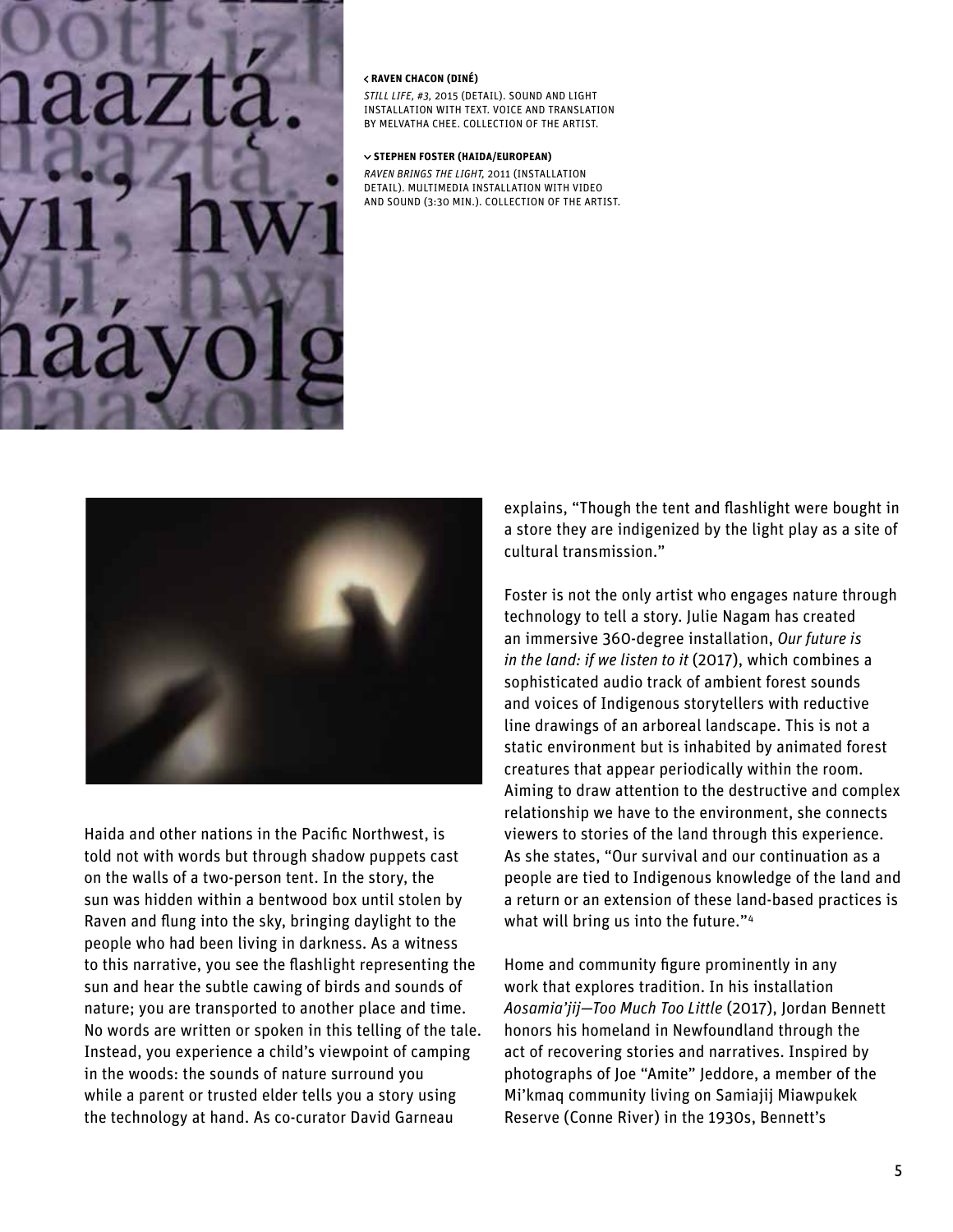### **KEVIN MCKENZIE (CREE/MÉTIS)**

*FATHER, SON, HOLY GHOST,* 2015. CAST POLYURETHANE, ACRYLIC, NEON. COLLECTION OF THE ARTIST.



work combines stories and voices of Jeddore family descendants with atmospheric recordings collected at the rural locations captured in the photographs. A series of speakers enrobed in subtly carved wood housing with grills woven with split black ash echoes Mi'kmaq basketry traditions. The photographs themselves are transformed into living culture, overriding their original purpose as anthropological documentation. Although you can see the original photographs in the installation, Bennett's speakers, transformed into large sculptural forms, supersede the images; suspended against a brilliant pink wall, they are a commanding presence. While basketry is not often associated with such an artificial hue, the choice is not incongruous. Mi'kmaq quillwork was once dyed bright synthetic colors

that have faded and all but disappeared on historic examples.

Kevin McKenzie's choice of materials might also seem anomalous for an artist looking at belief and tradition; his work is inherently contradictory. In the Native world, beliefs are not limited to Indigenous world views. The imposition and adoption of Christianity among Native people is longstanding and raises thorny questions about the co-existence of such different belief systems. *Father, Son*, *Holy Ghost* (2015) reveals some of these tensions. These three buffalo skulls, cast in acrylic and polyurethane, are illuminated by orange neon lights that create the appearance of a meditative chapel. The reverential treatment of the buffalo, long venerated by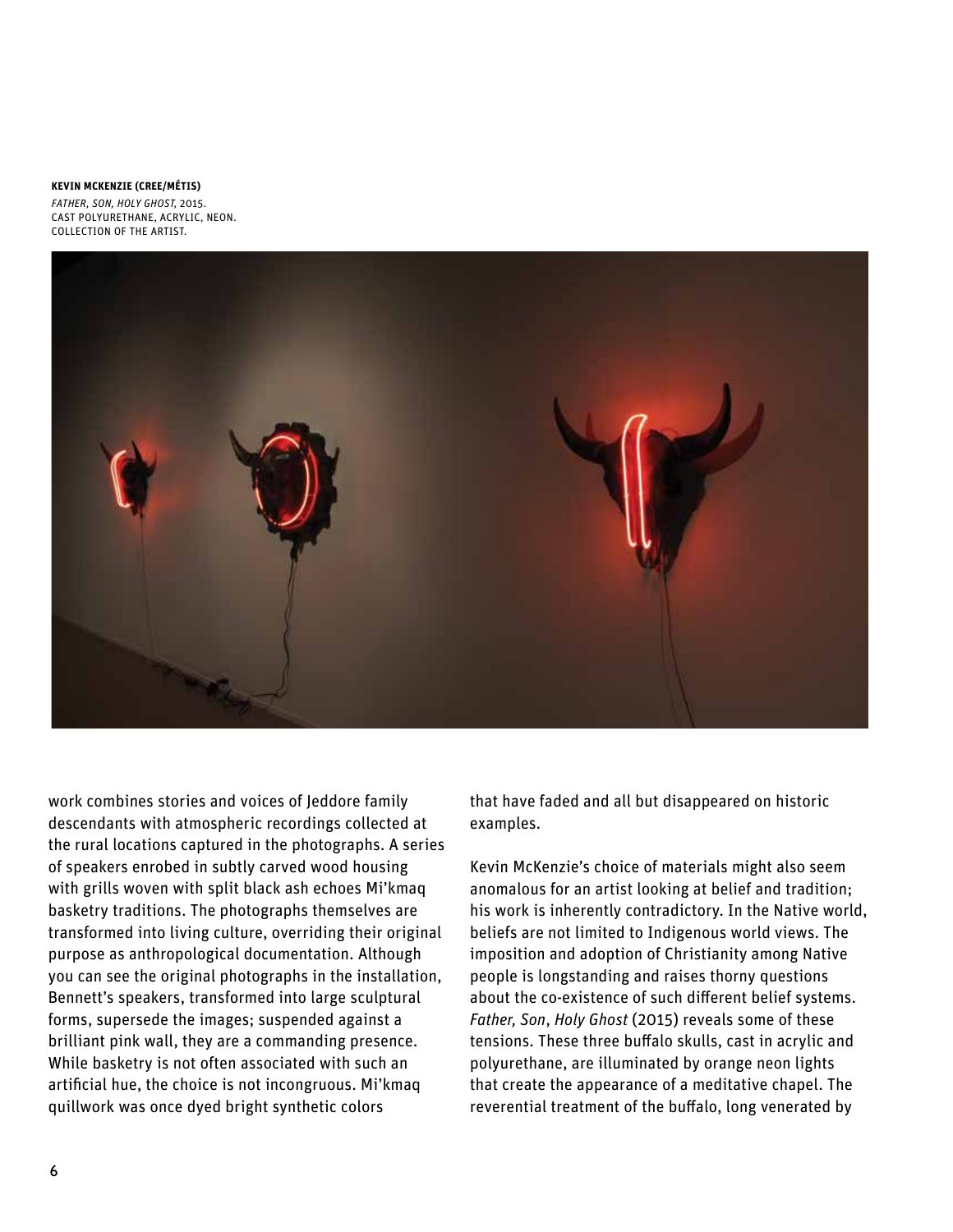### " the power of native art that uses technological and experimental media is the power to move and excite our thinking about what native art can be.

<span id="page-6-0"></span>tribes on the Great Plains whose existence for centuries depended on the hunting of these herd animals, contrasts with McKenzie's choice of materials. The fabricated, artificial skulls and the secular associations of neon, identified primarily with advertising and the unsavory elements of urban nightlife, complicate the interpretation of this work as creating a sanctified space. As he states, "this is where the past confronts the present, [through] the enigmatic crystalline buffalo skull." Let us also not forget how the commercial image of the buffalo skull, often with feathers, has evolved into a cheesy representation of Indian spirituality on innumerous black T-shirts and in Western decor.

The power of Native art that uses technological and experimental media is the power to move and excite our thinking about what Native art can be. The inspiration for this exhibition was my first encounter with Nicholas Galanin's *Tsu Heidei Shugaxtutaan 1 and 2* (2006) at a gallery in New York City in 2008. Galanin has always pushed the boundaries of expression and tradition through many types of media, but perhaps never as profoundly as with this memorable and powerful work. The grainy videos of two dancers improvising to music surprises and challenges us to rethink our ideas about our cultural responsibility to maintain or adapt

tradition. The work was unexpected and jarring, yet also energizing. That rush of excitement stayed with me. Over the intervening years, *Tsu Heidei Shugaxtutaan* has been exhibited and published throughout the United States and internationally. Despite its relative simplicity in concept and execution, it has been foundational in the field of Native art and the possibilities of new electronic technologies.

Although *Tsu Heidei Shugaxtutaan* is a recording, every time that it plays in a gallery it is performed anew. The lights go up, the music begins, and the dancer responds. As a time-based media work it is also ephemeral. It doesn't exist as a physical object but lives as a collection of data on a drive, waiting to be awoken and performed for an audience. Without electricity or an observer, it ceases to exist. In this sense, it shares an affinity with storytelling, ceremony, and performance, which existed in Native communities long before art galleries or museums attempted to preserve the material culture of North America. Each work in *Transformer* is both participatory and performative, requiring us as visitors in the physical space to truly understand and encounter the work. By the transformation of electricity into art, each of these artists propels us forward in our thinking about what Native art is and what it can be.

. . . . .

### ENDNOTES ENDNOTES

*[1](#page-2-0).* Keli Mashburn, personal communication to author, April 3, 2017.

[2.](#page-3-0) Ibid.

[3](#page-3-0). Candice Hopkins, "Interventions in Digital Territories: Narrative in Native New Media," in *Transference, Tradition, Technology: Native New Media Exploring Visual and Digital Culture,* ed. Dana Claxton, Steven Loft, Melanie Townsend (Banff, AB: Walter Phillips Gallery Editions in association with Art Gallery of Hamilton & Indigenous Media Arts Group, 2005): 128.

[4.](#page-4-0) Julie Nagam (unpublished artist statement, December 1, 2016).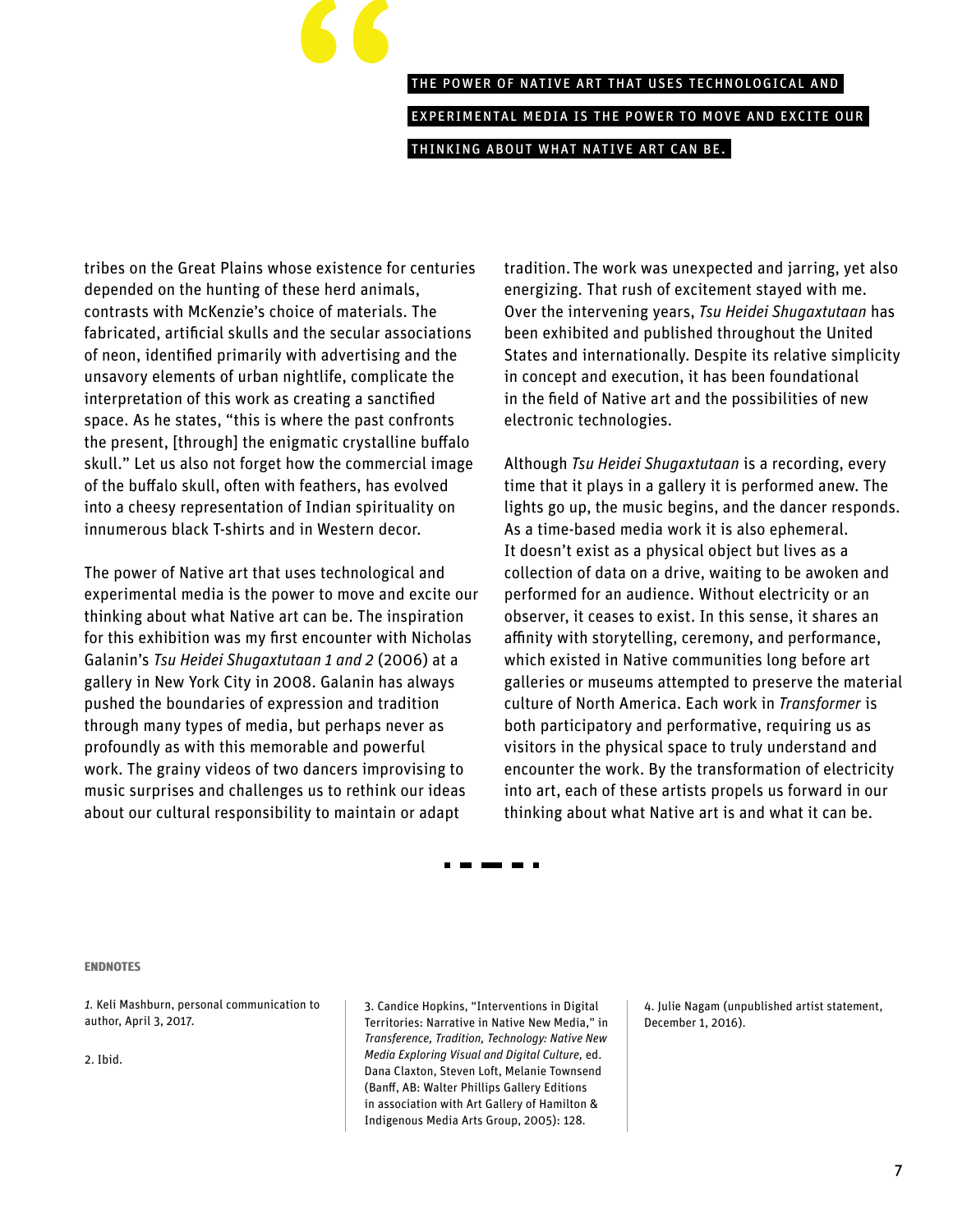### <span id="page-7-0"></span>Contemporary Native Art:<br>Contemporary Native Art: Plugged In, Turned On

### DAVID GARNEAU

### scene one: in an urban loft, david "elsewhere"

Bernal (b. 1979), a Peruvian American dancer, pops, his spine and limbs loop and coil in the fluid hip-hop style he pioneered. Unexpectedly, the soundtrack is a customary Tlingit song. Scene two: against an Eagleand-Raven-carved wall screen in the community house in Sitka, Alaska, traditional dancer Dan Littlefield performs a Raven dance in full Tlingit regalia. Perhaps even more incongruous than Elsewhere's musical accompaniment, Littlefield's crouching slow turns and hops are fueled by electronic music. Shot with a fixed camera in lowresolution black and white, the scenes are intimate, mesmerizing, and perplexing. While the soundtracks seem switched in post-production, each young man is in fact dancing live to the music we hear. Created by Tlingit artist Nicholas Galanin, *Tsu Heidei Shugaxtutaan 1 and 2* (2006), translated as "we will again open this container of wisdom that has been left in our care," is the title of both the two-part video and the Tlingit song that shapes Elsewhere's moves. What is the wisdom contained and opened by this strange juxtaposition?

Indigenous people have suffered generations of genocidal oppression—and endure[.1](#page-14-0) The embers of culture did not die but often had to be banked. When in survival mode, societies become conservative, insular, and less confident about innovations and outsiders that might disturb the integrity of the community. But times are changing for Native peoples; the creative fires have

reignited and all are welcome to share the warmth of good company. Galanin's video suggests that we should no longer simply *keep* knowledge to preserve culture, but "*open* this container of wisdom" and share "our language, our culture, our dance, our sovereign creative voices in the artwork that we create."[2](#page-14-0) Native wisdom is needed, now, by everyone, not just knowledge keepers and their societies. The challenge is how to present it when traditional means have been rendered "exotic" by non-Natives and seem antique to many Indigenous youth. The role of the Indigenous contemporary artist is to tap ancient springs and serve sustenance in new skins.<sup>3</sup>

Galanin's work goes further: he shows how human bodies, rhythm, and our restless search for beauty and innovative forms twine together people and their arts across nations and centuries. The work implies that wisdom is not simply kept and shared but is produced. Art is the name we give to those objects and practices that seek to advance culture by challenging and adapting its cherished forms and ideas. Traditional cultures maintain their integrity through repetition and ritual, but they wither into irrelevance if customary ways of knowing, being, and doing do not also tackle present lived realities. Further, healthy societies learn from each other. *Tsu Heidei Shugaxtutaan 1 and 2* show intercultural expressions from three artists confident enough in their own knowledge and skills that they can afford to enjoy and be influenced by art beyond their custom. Indigenous contemporary art is kindling gathered from many sources, ignited by cultural embers, whose light illuminates our ways.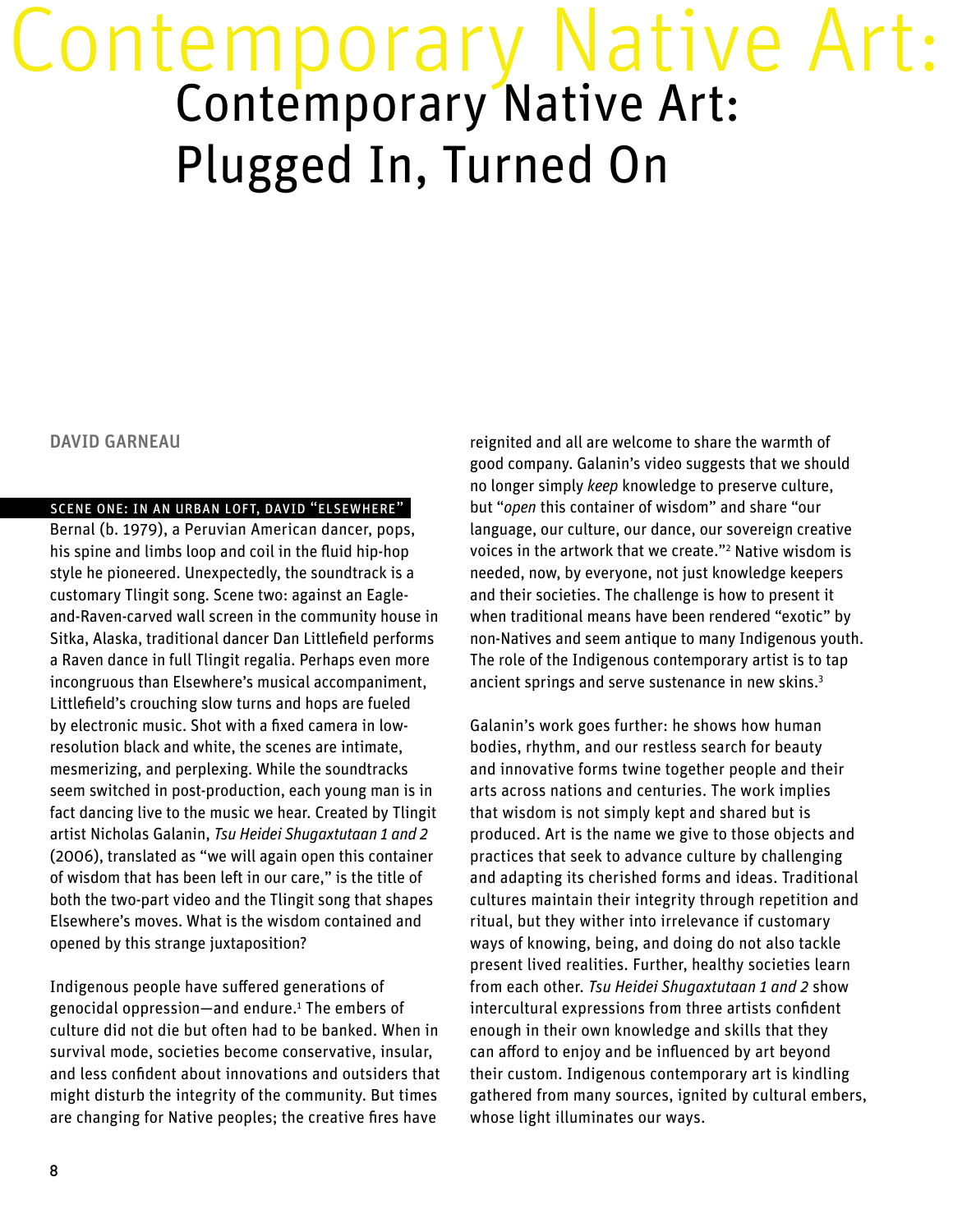### <span id="page-8-0"></span>Plugged In, Turned On



**NICHOLAS GALANIN (TLINGIT/UNANGAX^ [ALEUT])**

*TSU HEIDEI SHUGAXTUTAAN (WE WILL AGAIN OPEN THIS CONTAINER OF WISDOM THAT HAS BEEN LEFT IN OUR CARE), 1 AND 2,* 2006 (VIDEO STILL). DIGITAL VIDEO PROJECTION WITH SOUND. COLLECTION OF THE NATIONAL MUSEUM OF THE AMERICAN INDIAN. 27/0086

The artists in *Transformer: Native Art in Light and Sound* are not shamans, tricksters, shape-shifters, or warriors. They do not live off the land, pick medicinal plants, live in tipis, or speak their language. Well, maybe sometimes, but they are included in this exhibition for a different reason: they are Native contemporary artists who have found creative means to express their ways of knowing and being as Native people *and* as citizens of the contemporary art world. While all their content comes from their communities—their peoples, stories, and lands—the forms are non-traditional. Their audio (Raven Chacon, Jordan Bennett) and video installations (Nicholas Galanin, Julie Nagam, Marcella Ernest, and Keli Mashburn); neon bison skulls (Kevin McKenzie); tent shadow plays (Stephen Foster); illuminatedglass, bentwood-box projector (Marianne Nicolson); and digital portrait beading (Jon Corbett) are at once innovative contributions to the art world and also help advance ideas about contemporary Native identities.

*Transformer* challenges old-fashioned notions about what counts as Native, Native art, and Native tradition. For example, it seems a truism to say that because electricity is not traditional to Native cultures, electronic art cannot be traditional Native art. But such a claim assumes that the locus of traditional Nativeness will always be fixed in the past and that tradition is related to objects rather than ways. It glosses over the fact that perpetual change and adaptation are central tenets of Native lifeways. "Constant flux," explains Blackfoot elder Leroy Little Bear, is a foundational paradigm of Native understanding.[4](#page-14-0) Imagine a description of Native identity two centuries from now: will we continue to define ourselves primarily in relation to a nineteenth-century or pre-Contact heyday, or will we find ways to narrate continuity *and* adaptation as Indigenous qualities?

Indigenous contemporary art and curation is where new, non-binary solutions for being contemporary and Indigenous are being (per)formed. The *Transformer* artists are contemporary in that they use new, electric technologies and engage the present world. At the same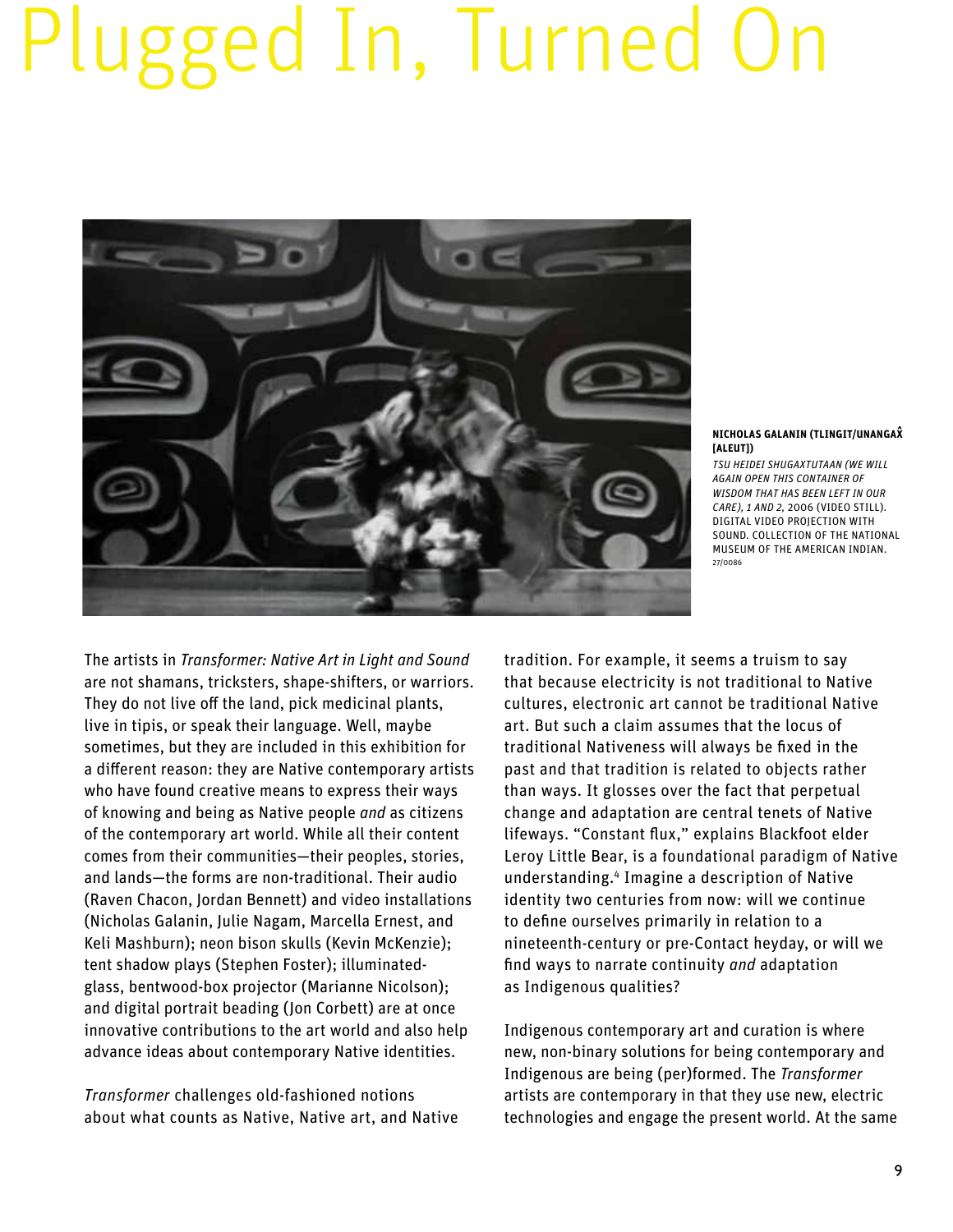<span id="page-9-0"></span>

time, they have a different relationship with these territories and with colonization than do settlers<sup>[5](#page-14-0)</sup> and those who identify with European Enlightenment and capitalist ideologies over traditional ways of knowing and being.

No object is inherently Native. Native is an action, a way of doing, a set of relations. What makes an object Native is its relation to Native ways of doing. The Western concept of art, the one with art galleries, museums, critics, etc., does not have an equivalent in traditional Native cultures, so it stands to reason that traditional Native languages do not have an equivalent word. However, just as our cultures change and adapt, our languages also admit new words to represent new ideas and practices.<sup>6</sup> Native language speakers just need to come up with a new word and build culturally-specific associations around it. Language is dynamic—it must be if it and its users are to survive and thrive. For example, just because there is no traditional word for computers doesn't mean that Native people should avoid them. They just need to invent a new word, one that suits them, that in a way indigenizes the object. Cree poet

### **JON CORBETT (MÉTIS)**

*FOUR GENERATIONS,* 2015 (VIDEO STILL). SINGLE-CHANNEL VIDEO (1:30 MIN.). COLLECTION OF THE ARTIST.

and narrative scholar Neal McLeod uses mâmahtawisiâpacihcikan, which translates as "the machine that taps into the mystery of life."[7](#page-14-0) How beautiful is that?!

Getting a university degree is not traditional. So how do we understand the indigeneity of those who, like Dr. Marianne Nicolson, insist on getting them? What looks like assimilation is often a complex set of negotiations and retooling. Jon Corbett is currently pursuing his doctorate. He is looking for ways to indigenize computer code based on Cree language, worldview, and methodologies. An early result of his research is *Four Generations* (2015). The installation consists of a vertical video monitor suspended in a very narrow gallery. An illuminated dot appears in the middle of the screen. It is quickly followed by another and another—one about every quarter second—in an implied line that becomes a spiral. Soon an eye, then a face emerges from the thousands of dots. The work generates four portraits: the artist, his grandmother, his father, and his son. Each image, comprised of 3,600 to four thousand pixels, takes about twelve to fifteen minutes to complete. To anyone familiar with Métis and First Nations material culture, the work is an electronic version of beading.

Like the other artists in the exhibition, Corbett indigenizes an adopted medium by using it to display Aboriginal content. Yet he goes further: he reengineers the digital environment to better contain and express his content. The colonial imaginary is ruled by analytic perspective. The mathematical device that blossomed during the Italian Renaissance and allowed the illusionistic representation of threedimensional realities on two-dimensional surfaces also led to urban and rural planning that reshaped the world. The square grid leapt the page, allowing not only for the natural world to be surveyed but also tamed. Before the grid, European cities were circular, expansive, and grew organically. After the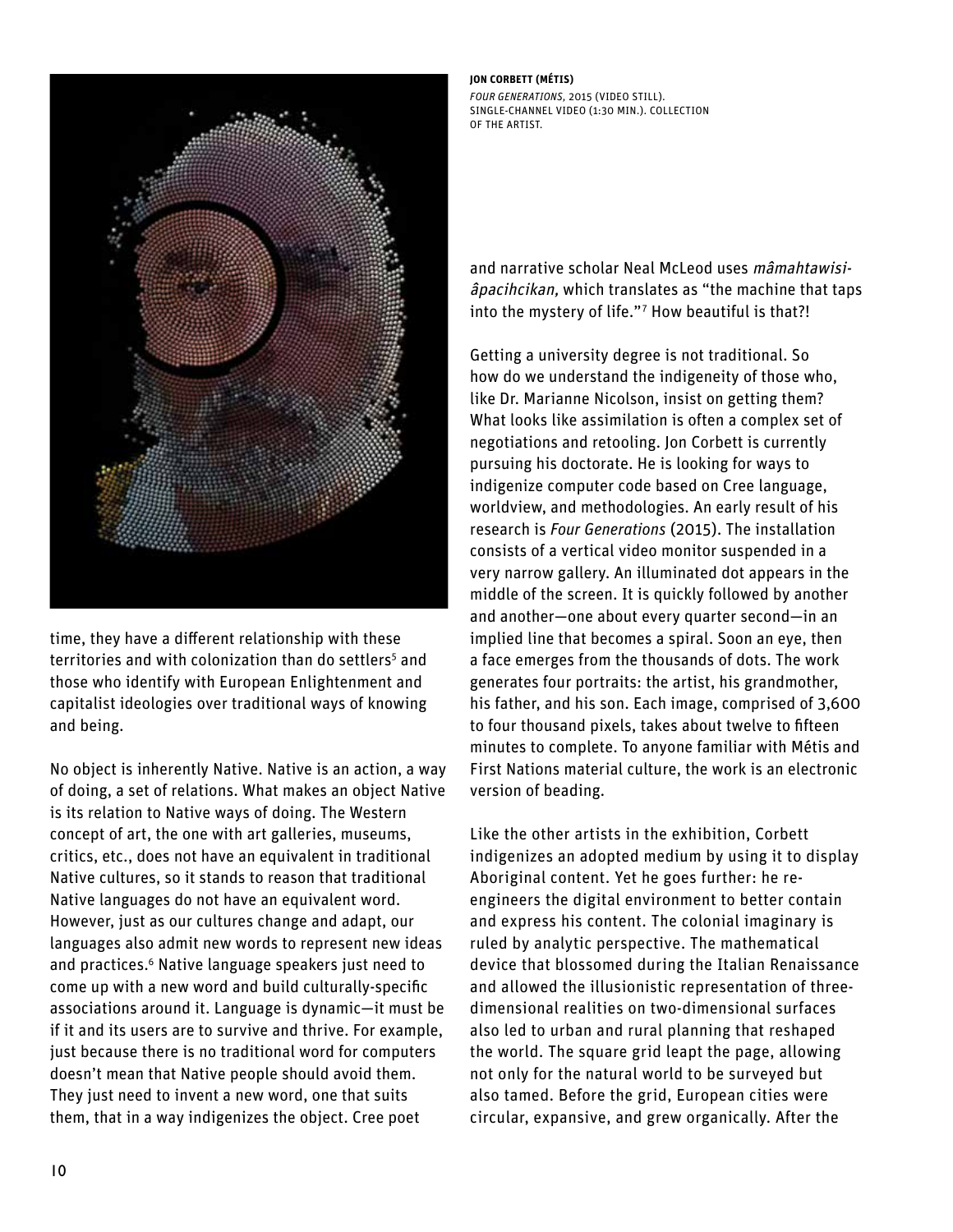<span id="page-10-0"></span>development and implementation of perspective, cities were designed in advance, and on a grid. By the nineteenth century, surveyors advanced invasion and settlement. The Métis Resistances of 1869 (Red River) and Batoche (1885) were all about fighting the colonizing grid[.8](#page-14-0) Applied math is not neutral.

Digital space retains this colonial heritage; the screens are grids and their illuminating pixels occur in horizontal rows. As a Métis artist conscious of the colonial history of the grid and how it shapes consciousness and behavior, Corbett felt the need to re-tool his environment, making it more Nativefriendly. His answer was not only to fill the old container with Métis content, but to disrupt the tool's inherent structure. An advanced programmer, he designed the software that instructs his dots/beads to flow in a spiral. The spiral is more in tune with a Native sense of time. Upon reflection, looking at these beads and then touring the older works of beading in the National Museum of the American Indian—the "traditional" beaded images—you cannot help but see continuity in these pixelated practices.

While traditional culture is infused throughout, this exhibition is not about cultural survivance through



**MARIANNE NICOLSON (KWAKWAKA'WAKW)** *THE HARBINGER OF CATASTROPHE,* 2017 (DESIGN DETAIL). GLASS, WOOD, HALOGEN-BULB MECHANISM. COLLECTION OF THE ARTIST.

the revival of customary art. It is about making room in everyone's imaginary for new ways of being and displaying Nativeness, including encouraging viewers to review other displays in the National Museum of the American Indian and, instead of seeing frozen-in-time artifacts, discover innovative adaptations by clever and creative people not so different from us. You can, for example, see in Plains regalia the shift from quill work to Venetian beads, the repurposing of tobacco tins into jingle dress ornaments, and the incorporation of mirrors and other trade objects that arrived with colonization. These makers adapted and innovated, and continue to do so.

Marianne Nicolson's *The Harbinger of Catastrophe* (2017) consists of a blue-green glass box that lies in the center of an empty room. A light is slowly and rhythmically raised and lowered into the top of the container. Its four sides are carved with pictographs that are projected onto the floor then slowly climb the walls, remaking the room into the interior of the box. The work is beautiful and novel; its familiar and symmetrical designs project authority and the continuity of culture. The novelty of a glass bentwood-style box and the use of artificial light suggest a contemporaneity that is attractive and approachable. The installation's design envelops and implicates the viewer, making us a participant.

The work resonates with that of the two other West Coast artists in the exhibition: the story told in Foster's *Raven Brings the Light* (2011) and the idea of the cultural container evoked in Galanin's title, *Tsu Heidei Shugaxtutaan 1 and 2.* What does her "container of wisdom" hold? Nicolson explains,

The glass box is based on the traditional bentwood storage chests of the Pacific Northwest Coast. It exists as a metaphor for the house (as container for people) and the land (as container for community). The pictograph images reference original writing on the land by Indigenous peoples and their ancient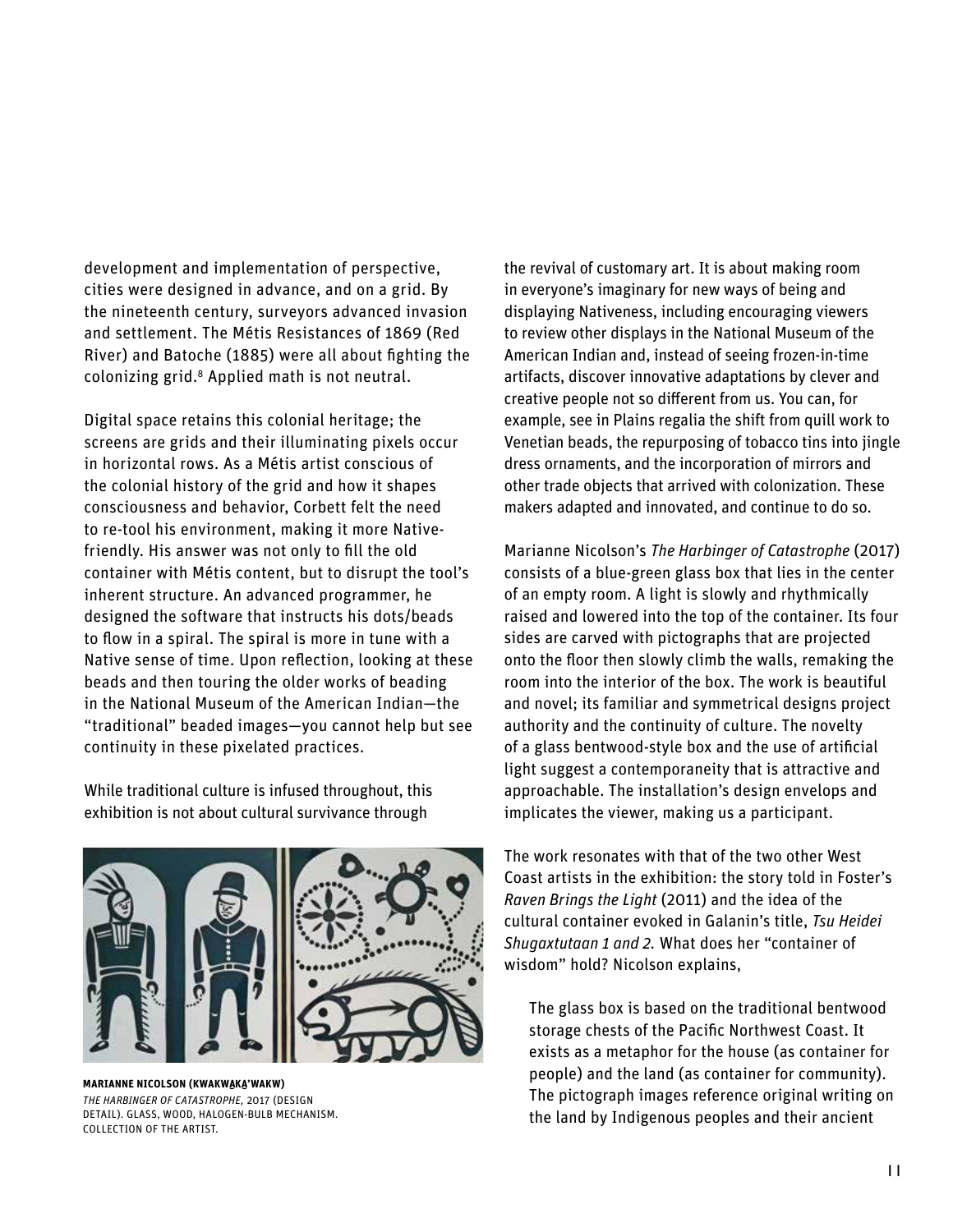<span id="page-11-0"></span>connections and beliefs. The movement of the shadow images up the walls mimics flooding. At a certain height the shadows reach their apex and turn back, similar to how a flood crests and then recedes. This shadow flooding reflects on the pending and experienced "natural" disasters that humanity stands to face with the accelerating effects of global warming.<sup>9</sup>

The installation that might at first look simply like an electrified update of a traditional art form turns out to be gently apocalyptic. It is not a break from customary practice but its extension. Likewise, it is not only the form that is brought into the present but also its contents. Stories of a great flood are found in many cultures, including those on the West Coast of Turtle Island; these floods are usually seen as punishments from the deities. Nicolson's words and tone are even and a matter of fact. She does not assign blame or



recommend remedies. She offers a sense of inevitability, of "we have seen this before." The painful twist is that our shared looming future is due to the violation of sacred relations between people and environment.

Elders I have spoken with over the years, mostly on the northern Plains, have mixed feelings about being recorded. They are concerned that written, audio, and video recordings might capture the knowledge partially and imprecisely, and that these technologies might displace them: Why go to the living keepers when you can go to a book? Ideally, Indigenous knowledge is passed from generation to generation, slowly, through listening and watching, then doing, through example and repetition, in the right setting, season, and right way. But, many elders complain that few young people are interested in such scholarship and methodology. Modernity demands acceleration. So, they concede to have their knowledge preserved through artificial means, seeds posted to the future—to Indigenous people less devastated by colonization.

Jordan Bennett's audio installation, *Aosamia'jij—Too Much Too Little* (2017) features five speakers housed in large wooden cabinets. Also in the room are photographs taken in 1931 by anthropologist Frederick Johnson (1904–1994) depicting everyday life and the territories of the Mi'kmaq people. From the speakers come sounds of wind, ocean, and birds recorded in Bennett's home community of Newfoundland. Also heard are the sounds of people weaving; split black ash basketry is a rich, continuing tradition among the Mi'kmaq. The audio draws you to the speakers, where you notice that their unique grills are woven with the same split ash we hear the weavers working on in the audio.

### **JORDAN BENNETT (MI'KMAQ)**

*AOSAMIA'JIJ—TOO MUCH TOO LITTLE* (DETAIL), 2017. INSTALLATION WITH COMMERCIAL SPEAKERS, BLACK ASH, SWEETGRASS, MEDIUM-DENSITY FIBERBOARD. COLLECTION OF THE ARTIST.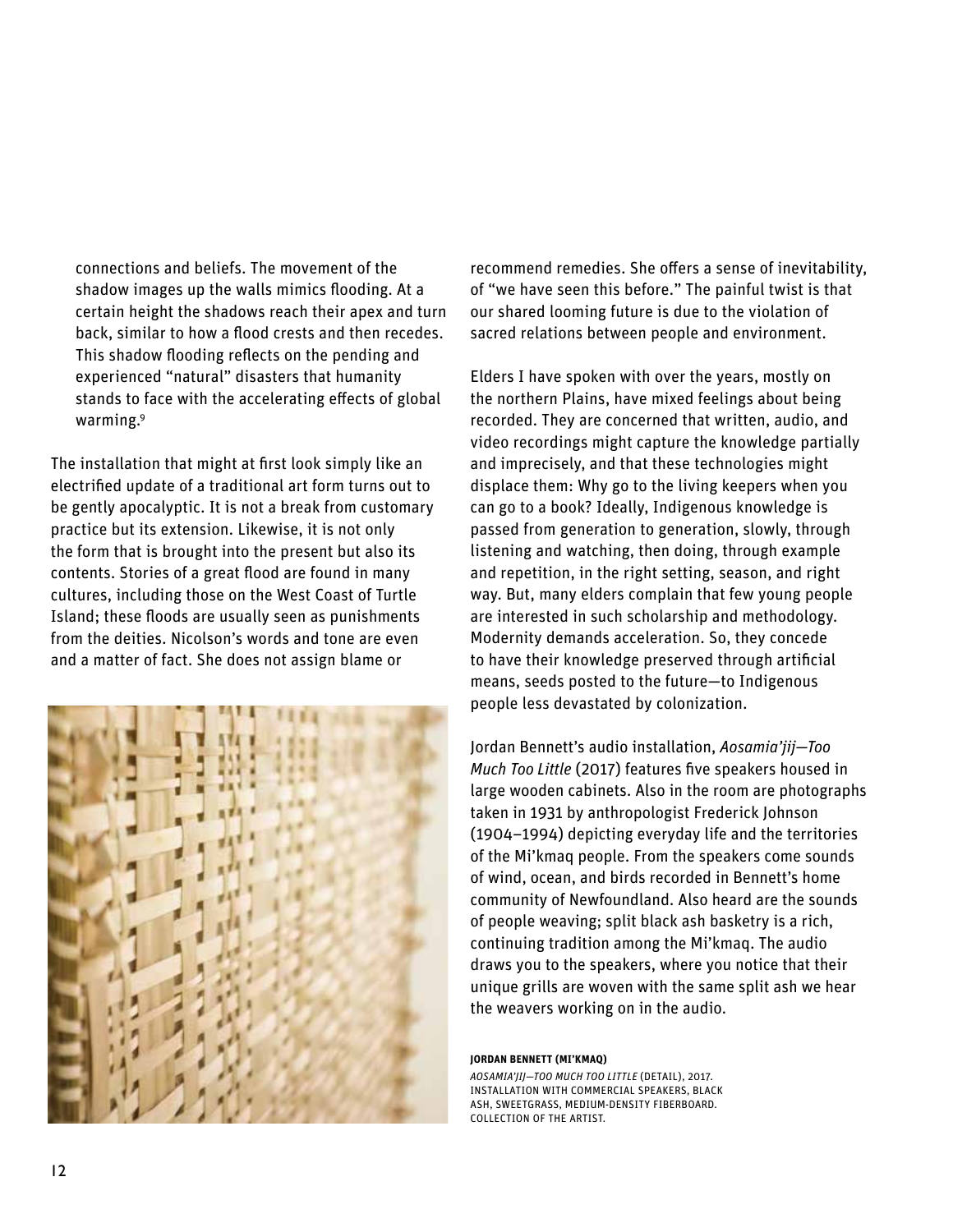### indigenous is an old word gaining new meanings.

<span id="page-12-0"></span>Art, in the sense of beautiful, skillful, and often conceptually rich things made by people to communicate ideas and feelings to other people, is universal. The sense of art that removes belongings from their living contexts and places them in a neutral space, an art gallery, no longer available for touch and use—is a recent and primarily Western concept. Bennett's audio installation mends this tear through handmade speakers that speak of their making.

"

Indigenous is an old word gaining new meanings. A tribe, clan, or community provides local identity. Such peoples have their meanings in a particular territory. Venture beyond that space and you become an Indian, a Native, or a First Nations person who is a member of an extended political community—either designated by the state (Indigenous and Northern Affairs Canada or Bureau of Indian Affairs in the United States, for example), or as an expression of collective sovereignty (e.g., the North American Indian Brotherhood), a collaborative, intertribal identity that has arisen in response to contact. The word Indigenous has been retooled in the past few decades to refer to new, contemporary identities, Native people who not only align themselves with others nearby, but also with Native peoples from other parts of the globe. As well as participating in their local nations, Indigenous people are inter-National: they follow other Native people and communicate with them through social media, they read beyond their nation, and travel to Indigenous gatherings in other countries.<sup>[10](#page-14-0)</sup> An Indigenous artist is cosmopolitan and belongs to the Indigenous art world. Indigenous contemporary artists participate in both local culture and international art worlds. They are scouts discovering new pathways of being Native, following ways that are embedded in territory and tradition while also participating with their global relations. What characterizes an era is not just the physical happenings, but also how we perceive and conceive these changes. Contemporary in our

context evokes a felt sense of historical difference and is expressed in new cultural forms and content, including art that gives shape to how we are changing and what it might mean.

The artists represented in *Transformer: Native Art in Light and Sound* are Indigenous contemporary artists. As art historian Ian McLean explains, to call yourself a contemporary Indigenous artist is to say that you are a living person making art today.<sup>11</sup> To name yourself an Indigenous contemporary artist, however, is an altogether different claim. It means that you are neither a modernist nor are you making customary tribal art. It means that your work engages contemporary debates, styles, technology, and institutions—and you do so while being mindful of and participating in the Indigenous. It's this second part that gets sticky. What is the Indigenous if not local customary art? How can you be both Indigenous and contemporary? One answer is that while you are part of the customary world of your local culture and participate in the global art world, you also engage the Indigenous art world—a current that flows among and through these other spaces but maintains its autonomy. This, of course, has a dramatic effect on what we make. If you are strictly tribal, you make art that has meaning in and for your community. Others may consume but not interfere with its making and meanings. Contemporary artists find visual languages that hover between the local and the international, forms that are legible to and influenced by both communities. There are now Indigenous curators and exhibitions; conferences, symposia, and other gatherings; Indigenous books and magazines; critics and art historians; and the Aboriginal Curatorial Collective—a complex and growing inter-National web of Indigenous ideas, doings, and relations. This is not simply a group that promotes their various Nations to each other; it is a space where the Indigenous—as a new category of being and making—is formed.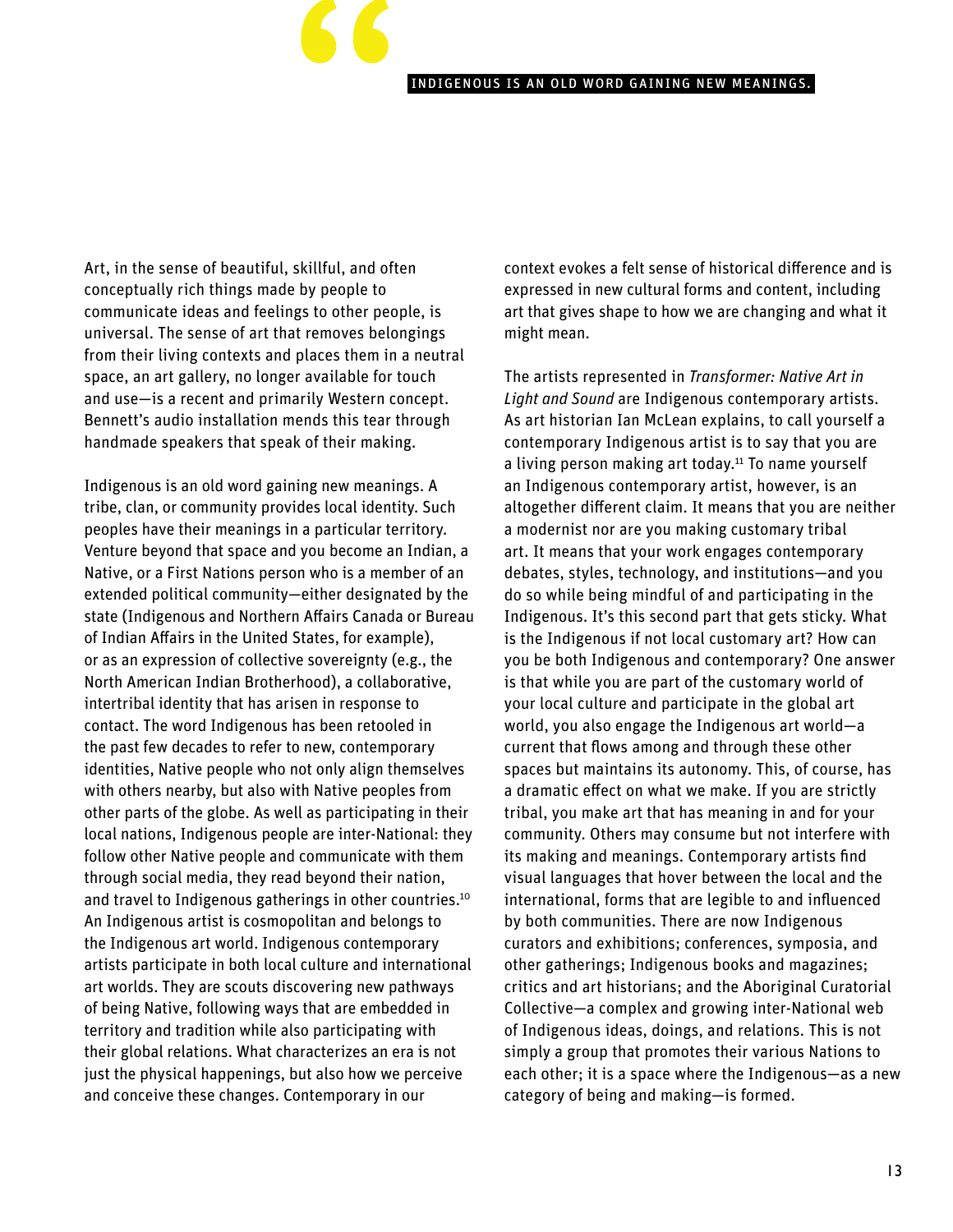<span id="page-13-0"></span>Each of the works in this exhibition embodies the complexity of being contemporary and Indigenous and an aspect of its solution. That these artists work in new media shows that they have adapted, grown along with, even helped to shape the new world. But that each also uses these new forms to contain and broadcast ancient content is a testament to cultural continuity. What distinguishes this work from mainstream art is the legibility of their Indigenous content. There are Native artists who become enthralled with the formal qualities of new media, or are overwhelmed by the tech culture and cannot find room to express their Native identity, who are assimilated into the dominant tech culture. While they remain a Native person, they no longer make Native art. Throughout the exhibition you will notice that while the artists are comfortable in the new media of electronic sound, video projections, florescent light, and computer-generated imagery, each remains tethered to the earth and to their communities and narratives.

While unquestionably Indigenous and contemporary, the *Transformer* artists also, unquestionably, participate in Native culture and identity. The knowledge shared by all Indigenous peoples includes the recognition of the interrelatedness of all beings, that animation is a property of all things, that care of the land as a relation is the center of Indigenous being. All of this requires understanding and methodologies that exceed materialist comprehension. Artists of most places and times have puzzled over how to evoke the metaphysical with material means. Material things tend to keep the mind earthbound. Iconoclasts see this problem as irresolvable: graven images should never be made; they are earthly counterfeits that threaten to be worshipped rather than be a vehicle to that which is beyond representation. And yet artists try. They value objects that they can harness as a vehicle to the divine. Some make literal representations, sculptures and paintings of their gods.

. . . . .

Others use more abstract means. Light and sound are especially honored for this application because while both are material, they barely seem so. Recall rapturous melodies issuing from a homey choir. Remember staring at dancing flames as a child. Both issue from physical sources but seem immaterial. Electric light and sound appeal to the *Transformer* artists for similar reasons. Electricity allows them to conjure in these galleries sights and voices from other places and times. Artificial light and sound make presences of absences.

Raven is "hero, trickster, creator, and perhaps most importantly for Galanin, transformer.["12](#page-14-0) Co-curator Kathleen Ash-Milby and I chose "transformer" as the guiding metaphor for the exhibition not only because all the artworks use electricity (and we like the possibilities for puns) but in recognition of each artist as a cultural transformer who amplifies but also alters the possible expressions of their cultures. Electrical transformers increase or decrease power; human transformers embody and inspire change. Both modulate energy to suit the needs of receivers. In electrical transformers, power passes unseen through a magnetic field between coils. In art spaces, meaning and affect invisibly traverse space through sound and light waves, between performers and audiences, artworks and viewers. The work of transformers is not effortless; resistances generate a rise in temperature. In electrical transformers, imperfections in coil surfaces create eddy currents and therefore friction and heat. Working bodies also warm. And warmth is generated in the reception of artwork: warmed hearts, hot faces, and heated discussions. Physical, mental, and affective turbulences occur in our numerous systems as we struggle to absorb forms and meanings that do not always flow smoothly with our experience, custom, and taste. But that is why we engage art: to be stirred, moved, troubled, and transformed by degrees.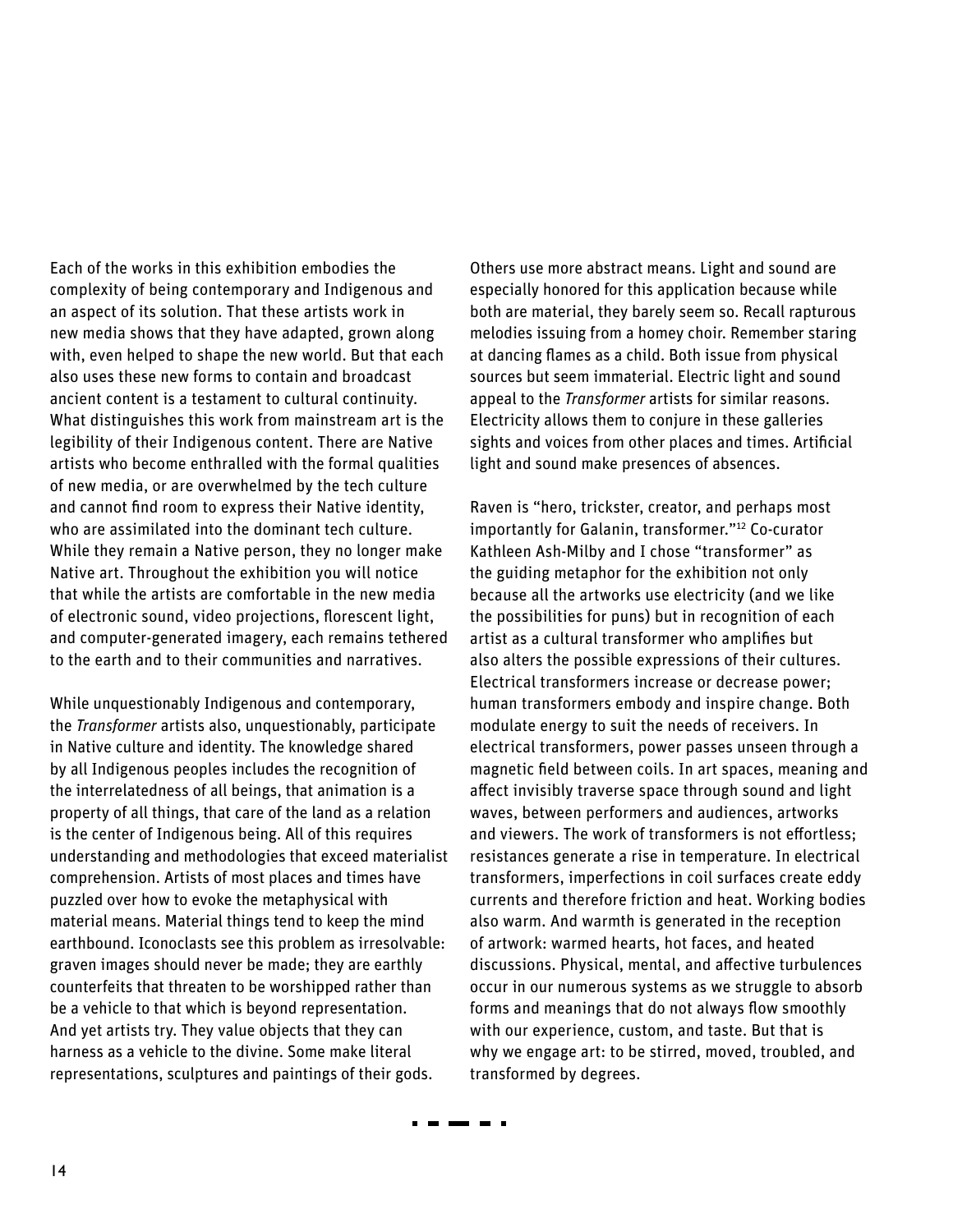<span id="page-14-0"></span>

#### **JULIE NAGAM (ANISHNAWBE/MÉTIS/ GERMAN/SYRIAN)**

*OUR FUTURE IS IN THE LAND: IF WE LISTEN TO IT,* 2017 (DESIGN DETAIL). INSTALLATION WITH DIGITAL VIDEO PROJECTION, SOUND, PAINT. COLLECTION OF THE ARTIST.

#### ENDNOTES

[1.](#page-7-0) In this essay, I use "Indigenous" in the United Nations sense to refer to Native peoples generally, but also when referring to "Indigenous contemporary artists" I mean those Natives, Maori, Sami, and others who are consciously and actively linked to each other and constitute themselves as a collective identity. I use "Native" to refer to First Peoples of Turtle Island (North America).

[2](#page-7-0). "Artist Nicholas Galanin on 'Tsu Heidei Shugaxtutaan'" The Contemporary Jewish Museum, accessed March 23, 2017, [https://](https://vimeo.com/194085564) [vimeo.com/194085564.](https://vimeo.com/194085564)

[3](#page-7-0). I use the phrase "Indigenous contemporary artist" to refer to Indigenous artists who have embraced current, cutting edge contemporary artistic practices, which differs from being contemporary—someone who exists in today's world.

[4.](#page-8-0) Leroy Little Bear, "Naturalizing Indigenous Knowledge, Synthesis Paper" (University of Saskatchewan, Aboriginal Education Research Centre, Saskatoon, SK, and First Nations and Adult Higher Education Consortium, Calgary, AB), 2009, 8, [https://www.afn.ca/uploads/](https://www.afn.ca/uploads/files/education/21._2009_july_ccl-alkc_leroy_littlebear_naturalizing_indigenous_knowledge-report.pdf) [files/education/21.\\_2009\\_july\\_ccl-alkc\\_leroy\\_](https://www.afn.ca/uploads/files/education/21._2009_july_ccl-alkc_leroy_littlebear_naturalizing_indigenous_knowledge-report.pdf) [littlebear\\_naturalizing\\_indigenous\\_knowledge](https://www.afn.ca/uploads/files/education/21._2009_july_ccl-alkc_leroy_littlebear_naturalizing_indigenous_knowledge-report.pdf)[report.pdf.](https://www.afn.ca/uploads/files/education/21._2009_july_ccl-alkc_leroy_littlebear_naturalizing_indigenous_knowledge-report.pdf)

[5](#page-9-0). Many Canadian academics, Indigenous and not, increasingly refer to non-Indigenous people as settlers as a means to include not just descendants of European migrants but also more recent migrants from all over the world.

[6.](#page-9-0) Nancy Marie Mithlo, "No Word for Art in Our Language?: Old Questions, New Paradigms," *Wicazo Sa Review* 27, no. 1 (Spring 2012): 111–26.

[7](#page-9-0). Neal McLeod, *Cree Narrative Memory: From Treaties to Contemporary Times* (Vancouver: Purich, 2007), 42.

[8](#page-10-0). Soon after the Canadian nation was formed in 1867, surveyors set out to reorganize settlements following the grid system. This disrupted the Métis system of long "river lots." The imposition of the grid lots led directly to the 1869 Red River Métis Resistance and the 1885 Batoche Resistance. "Manitoba Land Survey Systems," Turtle Mountain–Souris Plains Heritage Association, accessed May 4, 2017, [http://](http://vantagepoints.ca/stories/manitoba-land-survey-systems) [vantagepoints.ca/stories/manitoba-land-survey](http://vantagepoints.ca/stories/manitoba-land-survey-systems)[systems/](http://vantagepoints.ca/stories/manitoba-land-survey-systems).

[9](#page-11-0). Marianne Nicolson (unpublished artist statement, March 23, 2017).

[10](#page-12-0). I use the term inter-National to refer to both the intertribal (as between sovereign Native nations within one colonial nation, such as Canada) and inter-National in the Indigenous sense of nation-to-nation relationships between Native nations in various colonial countries.

[11](#page-12-0). Ian McLean, "Names," in *Double Desire: Transculturation and Indigenous Contemporary Art,* ed. Ian McLean (Newcastle, UK: Cambridge Scholars, 2014), 15.

[12.](#page-13-0) "e.g. Nicholas Galanin: We Will Again Open This Container of Wisdom That Has Been Left in Our Care," Brigham Young University Museum of Art, accessed March 20, 2017, [http://moa.byu.](http://moa.byu.edu/project/e-g-nicholas-galanin-we-will-again-open-this-container-of-wisdom-that-has) [edu/project/e-g-nicholas-galanin-we-will-again](http://moa.byu.edu/project/e-g-nicholas-galanin-we-will-again-open-this-container-of-wisdom-that-has)[open-this-container-of-wisdom-that-has-been](http://moa.byu.edu/project/e-g-nicholas-galanin-we-will-again-open-this-container-of-wisdom-that-has)[left-in-our-care/](http://moa.byu.edu/project/e-g-nicholas-galanin-we-will-again-open-this-container-of-wisdom-that-has).